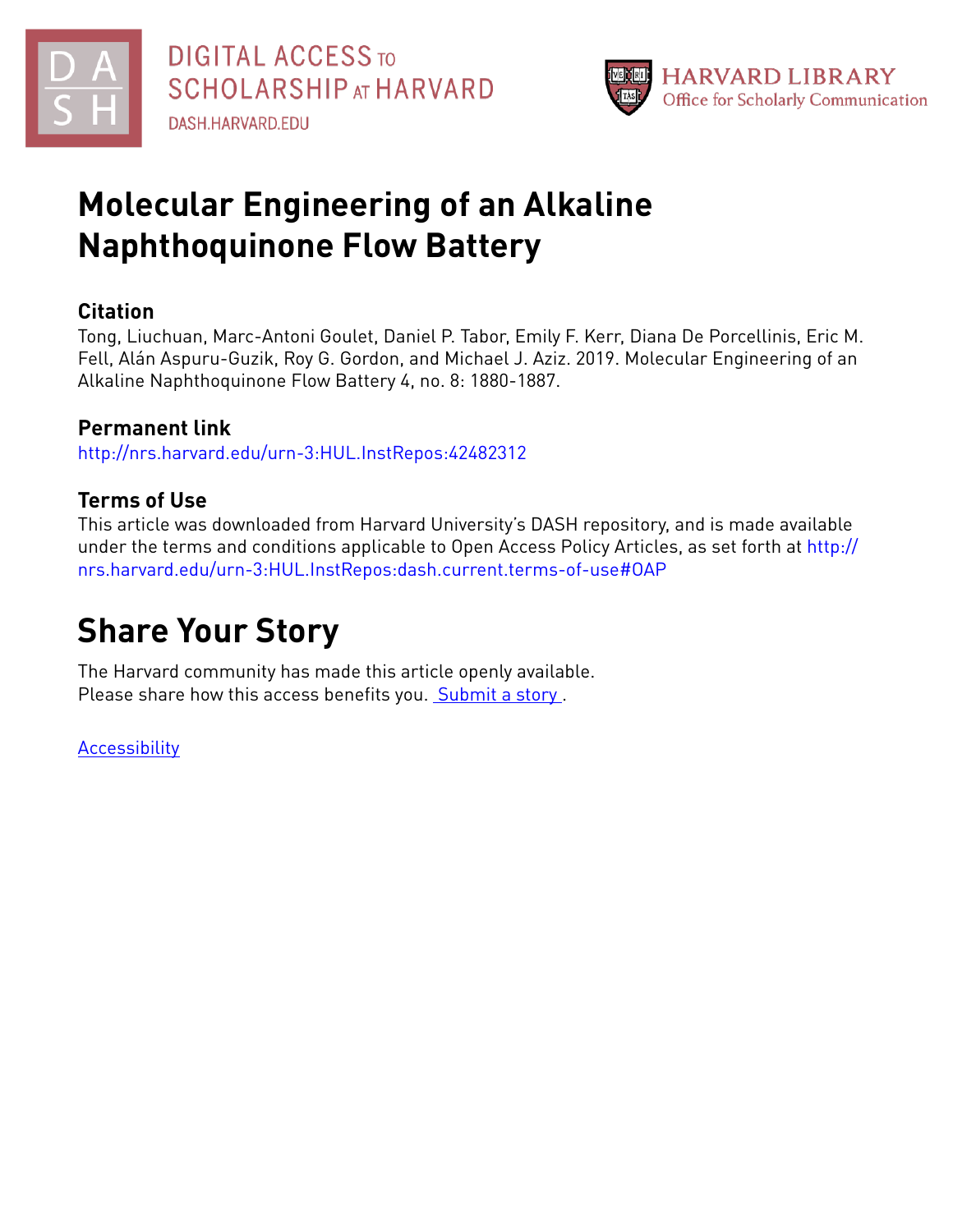| 1                                    |                                                                                                                                                                         |                                          |  |
|--------------------------------------|-------------------------------------------------------------------------------------------------------------------------------------------------------------------------|------------------------------------------|--|
| $\overline{2}$                       |                                                                                                                                                                         |                                          |  |
| 3                                    | Molecular Engineering of an Alkaline Naphthoquinone Flow Battery                                                                                                        |                                          |  |
| $\overline{4}$<br>$\mathfrak s$<br>6 | Liuchuan Tong, Marc-Antoni Goulet, Daniel P. Tabor, Emily F. Kerr, Diana De Porcellinis,<br>Eric M. Fell, Alán Aspuru-Guzik, Roy G. Gordon,* and Michael J. Aziz*       |                                          |  |
| $\tau$                               |                                                                                                                                                                         |                                          |  |
| $8\,$<br>$\boldsymbol{9}$            | Dr. Liuchuan Tong, Dr. Daniel P. Tabor, Dr. Alán Aspuru-Guzik, Dr. Roy G. Gordon<br>Department of Chemistry and Chemical Biology, Harvard University, 12 Oxford Street, |                                          |  |
| 10                                   | Cambridge, Massachusetts 02138, USA                                                                                                                                     |                                          |  |
| 11                                   |                                                                                                                                                                         |                                          |  |
| 12                                   | Dr. Marc-Antoni Goulet, Dr. Diana De Porcellinis, Eric M. Fell, Dr. Michael J. Aziz                                                                                     |                                          |  |
| 13                                   | Harvard John A. Paulson School of Engineering and Applied Sciences, 29 Oxford Street,                                                                                   |                                          |  |
| 14                                   | Cambridge, Massachusetts 02138, USA                                                                                                                                     |                                          |  |
| 15                                   |                                                                                                                                                                         |                                          |  |
| 16                                   | <b>Present Addresses</b>                                                                                                                                                |                                          |  |
| 17<br>18                             | Dr. Marc-Antoni Goulet                                                                                                                                                  |                                          |  |
| 19                                   | Form Energy Inc., Somerville, Massachusetts 02143, United States<br>Dr. Alán Aspuru-Guzik                                                                               |                                          |  |
| 20                                   | Department of Chemistry and Department of Computer Science; Vector Institute for Artificial                                                                             |                                          |  |
| 21                                   | Intelligence, University of Toronto, Toronto, Ontario, M5S 1A1, Canada                                                                                                  |                                          |  |
| 22                                   |                                                                                                                                                                         |                                          |  |
| 23                                   | *Corresponding authors:                                                                                                                                                 |                                          |  |
|                                      | Roy G. Gordon                                                                                                                                                           | <b>Michael J. Aziz</b>                   |  |
|                                      | <b>Cabot Professor</b>                                                                                                                                                  | Gene and Tracy Sykes Professor of        |  |
|                                      | Dept. of Chemistry and Chemical Biology                                                                                                                                 | Materials and Energy Technologies        |  |
|                                      | Harvard University                                                                                                                                                      | Harvard John A. Paulson School of        |  |
|                                      | 12 Oxford Street, MA 02138, USA                                                                                                                                         | Engineering and Applied Sciences, Pierce |  |
|                                      | Tel: $+1$ 617-495-4017                                                                                                                                                  | Hall 204a                                |  |
|                                      | Fax: $+1$ 617-495-4723                                                                                                                                                  | 29 Oxford Street, MA 02138, USA          |  |
|                                      | email: Gordon@chemistry.Harvard.edu                                                                                                                                     | Tel: $+1$ (617) 495-9884                 |  |
|                                      |                                                                                                                                                                         | email: maziz@harvard.edu                 |  |
| 24                                   |                                                                                                                                                                         |                                          |  |
| 25                                   |                                                                                                                                                                         |                                          |  |
| 26                                   |                                                                                                                                                                         |                                          |  |
| 27                                   | Keywords: energy storage, flow battery, naphthoquinone, degradation mechanism                                                                                           |                                          |  |
| 28                                   |                                                                                                                                                                         |                                          |  |
| 29                                   |                                                                                                                                                                         |                                          |  |
|                                      |                                                                                                                                                                         |                                          |  |
| 30                                   |                                                                                                                                                                         |                                          |  |
| 31                                   |                                                                                                                                                                         |                                          |  |
|                                      |                                                                                                                                                                         |                                          |  |
| 32                                   |                                                                                                                                                                         |                                          |  |
| 33                                   |                                                                                                                                                                         |                                          |  |
|                                      |                                                                                                                                                                         |                                          |  |
| 34                                   |                                                                                                                                                                         |                                          |  |
|                                      |                                                                                                                                                                         |                                          |  |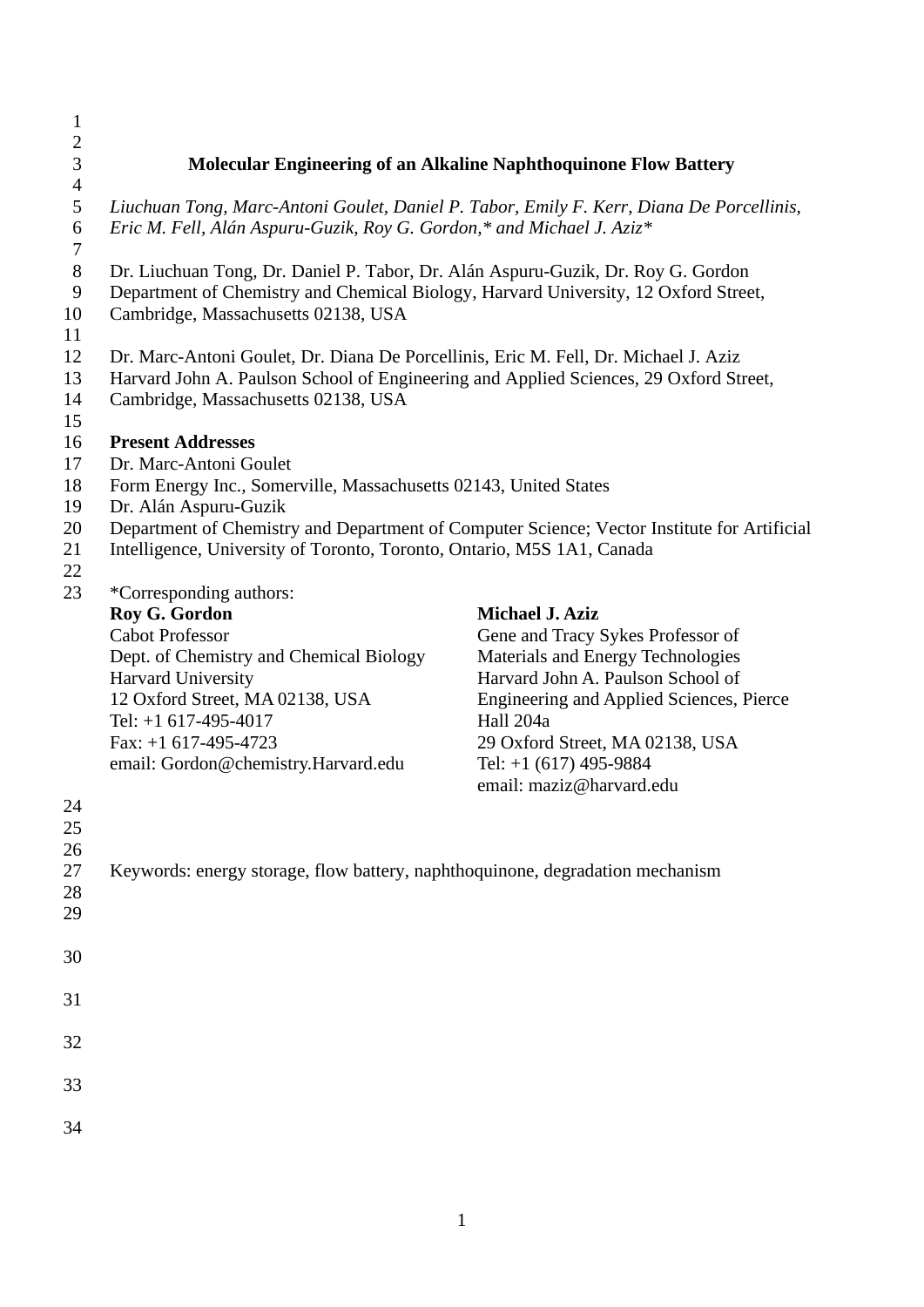**Abstract:** Aqueous organic redox flow batteries (AORFBs) have recently gained significant attention as a potential candidate for grid-scale electrical energy storage. Successful implementation of this technology will require redox-active organic molecules with many desired properties. Here we introduce a naphthoquinone dimer, bislawsone, as the redox- active material in a negative potential electrolyte (negolyte) for an AORFB. This novel dimerization strategy substantially improves the performance of the electrolyte vs. that of the lawsone monomer in terms of solubility, stability, reversible capacity, permeability and cell voltage. An AORFB pairing bislawsone with a ferri/ferrocyanide positive electrolyte delivers 43 an open-circuit voltage of 1.05 V and cycles at a current density of 300 mA/cm<sup>2</sup> with a negolyte concentration of 2 M electrons in alkaline solution. We determined the degradation mechanism for the naphthoquinone-based electrolyte using chemical analysis, and predict theoretically electrolytes based on naphthoquinones that will be even more stable.

#### **1. Introduction**

 The cost of renewable solar and wind electricity has dropped so much that the greatest barrier to their widespread adoption is their intrinsic intermittency. A cost-effective, long discharge duration electrical energy storage solution could solve the problem of unbalanced 52 supply and demand. Among the various proposed technologies, redox-flow batteries<sup>1</sup> are particularly attractive for long discharge duration because liquid redox-active electrolytes can be stored in external tanks that are separated from the power generating stack. With this design, energy capacity can be scaled independently of power capacity by simply changing the volume of electrolyte.

 Recent years have seen a great deal of research into developing organic redox-active species for aqueous flow battery electrolytes. These redox-active materials are based on earth- abundant elements such as carbon, nitrogen, oxygen and sulfur, and usually utilize well-60 known redox-active compounds such as quinones,<sup>2-9</sup> viologens,<sup>10-13</sup> ferrocenes,<sup>14-15</sup> aza-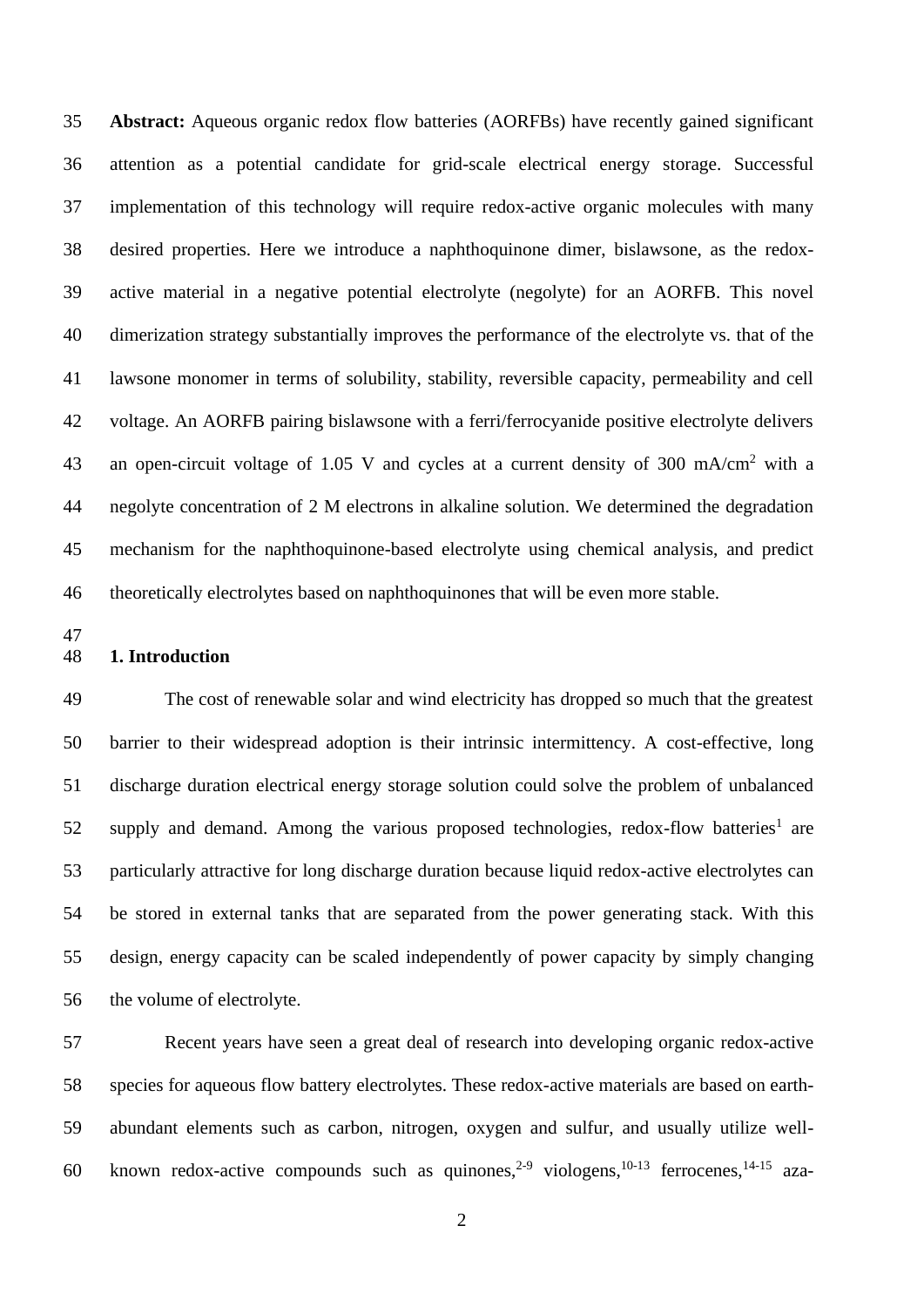61 aromatics,<sup>16-18</sup> and nitroxide radicals<sup>10-11, 19</sup>. Organic-based aqueous flow batteries offer several advantages over vanadium and non-aqueous based flow batteries in cost, scalability and safety. In addition, the use of organic molecules in flow batteries opens a vast chemical space for tailoring the properties of redox-active electrolytes, including solubility, reduction 65 potential, rate capacity, and stability. Within the quinone family, benzoquinones<sup>6</sup> and 66 anthraquinones<sup>2, 4, 7, 9</sup> have been explored extensively as redox-active electrolytes in aqueous organic flow batteries. To date, however, there are limited reports on using naphthoquinone as an active electrolyte due not only to stability and solubility concerns but also because naphthoquinone reduction potentials tend to be intermediate between those of benzoquinones and anthraquinones, making them unsuitable for either terminal of an aqueous flow battery. 2- hydroxynaphthoquinone, commonly known as lawsone, is a natural product extracted from the leaves of the henna plant and the flower of the water hyacinth, which makes its use or 73 derivatives of it particularly appealing from a cost and scalability perspective.<sup>20</sup> Lawsone has 74 been explored as a candidate for alkaline flow batteries;  $2^{1-22}$  however, poor cycling stability has limited further investigation into this class of molecules. It is hypothesized that the C-H position next to the quinone functional group in the molecule is prone to Michael addition, particularly in alkaline media, and subsequent degradation from hydroxide or other 78 nucleophiles during cycling<sup>6,  $23-24$ </sup>. Efforts to modify the molecule have been made by installing a carboxyl group onto the open aromatic C-H position. Despite the increased solubility of this derivative, capacity utilization, cycling stability, and permeability remain as 81 issues.

 Here, we report a naphthoquinone dimer 2,2'-bis(3-hydroxy-1,4-naphthoquinone), or bislawsone, as a high capacity, reversible negolyte material for aqueous organic flow batteries. Bislawsone was constructed by taking advantage of the reactive open site and linking two lawsone units via their 3-position. We demonstrate that this dimerization strategy improves solubility, stability, reduction potential, and permeability without compromising the capacity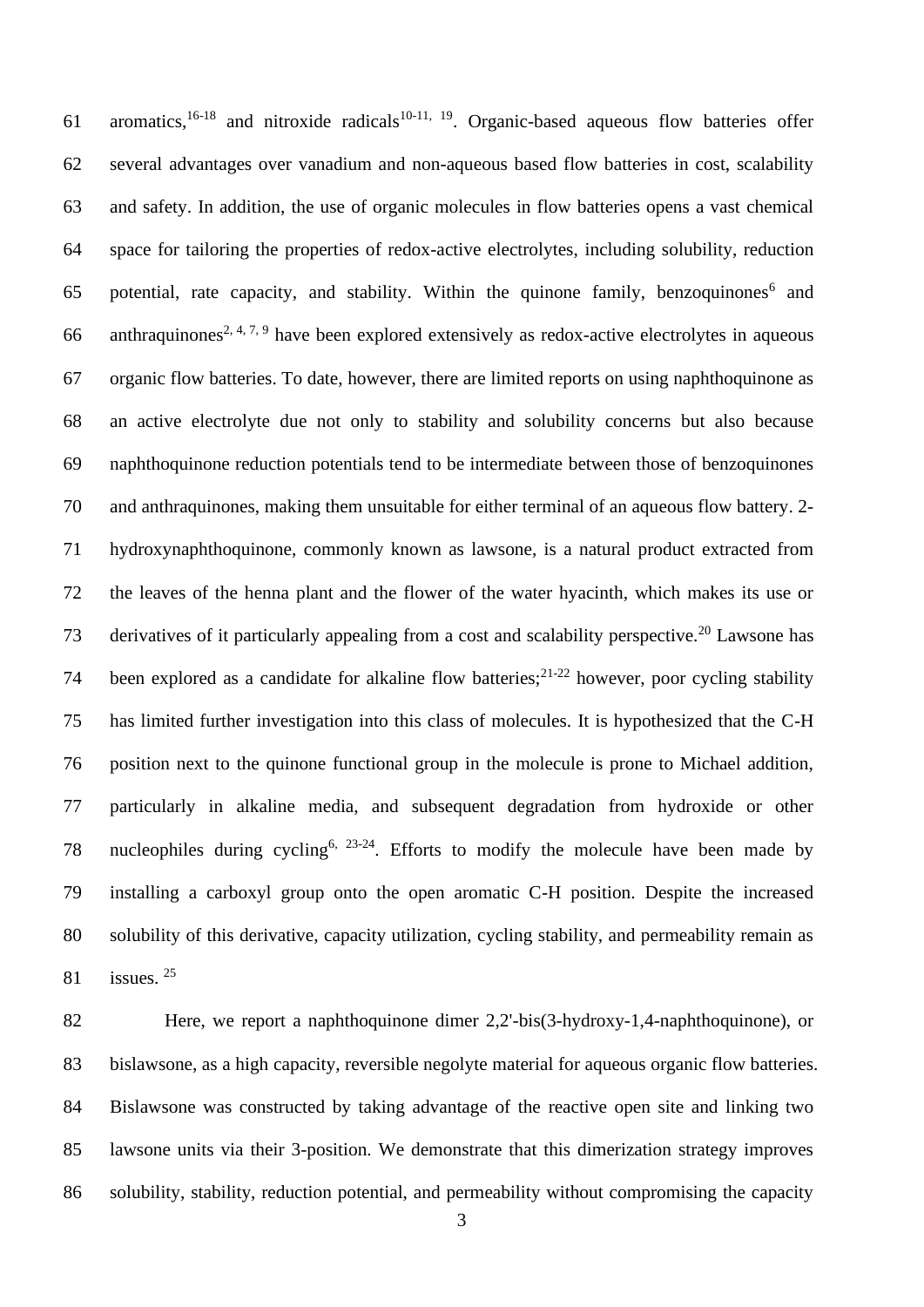per molecular weight. We also elucidate the degradation mechanism of bislawsone and propose strategies to further stabilize the molecule based on theoretical calculations. We draw important implications for the synthetic strategy and rational design of stable quinone molecules for AORFBs.

- 
- 

#### **2. Results and Discussion**

 **Synthesis and physical properties study.** Bislawsone was synthesized via a one-step radical dimerization of the natural product lawsone using inexpensive chemicals and solvents (**Figure 1A**, Figure S1, S2). No further steps were necessary to purify this yellow powder. Its physical and electrochemical properties were evaluated. Cyclic voltammetry of bislawsone in 1M KOH showed a reduction potential of -0.551 V vs. standard hydrogen electrode (SHE) with a peak separation (∆E) of 71 mV for 4 electrons. The reduction potential is 50 mV more negative than that of the lawsone monomer with overlapping peaks for the two subunits (Figure S3A), indicating higher cell voltage, and improved reversibility despite the doubling of the molecular size and the number of electrons transferred. Pairing this electrolyte with potassium ferrocyanide should yield an equilibrium cell potential of 1.05 V (**Figure 1B**). Based on the sharpness of the CV peaks, the two redox centers in the molecule do not appear to interact with each other; this conclusion is also supported by theoretical calculations (Figure 4). The pKa values (~ 6.5) for each of the hydroxyl groups in the molecule are indistinguishable by titration and are slightly higher than that of lawsone (**Figure 1C**, Figure S3B, Table S1). The two low pKa phenols in bislawsone serve as the solubilizing groups in alkaline solution. To our surprise, the solubility of bislawsone reached 0.56 M (2.24 M electrons or 60.0 Ah/L) in pH 14 solution, as compared to the 0.48 M (0.96 M electrons) solubility of lawsone in pH 14 solution. The origin of this increased solubility is hypothesized to be from the non-planar nature of the dimer along the 3,3`-single bond. The non-planar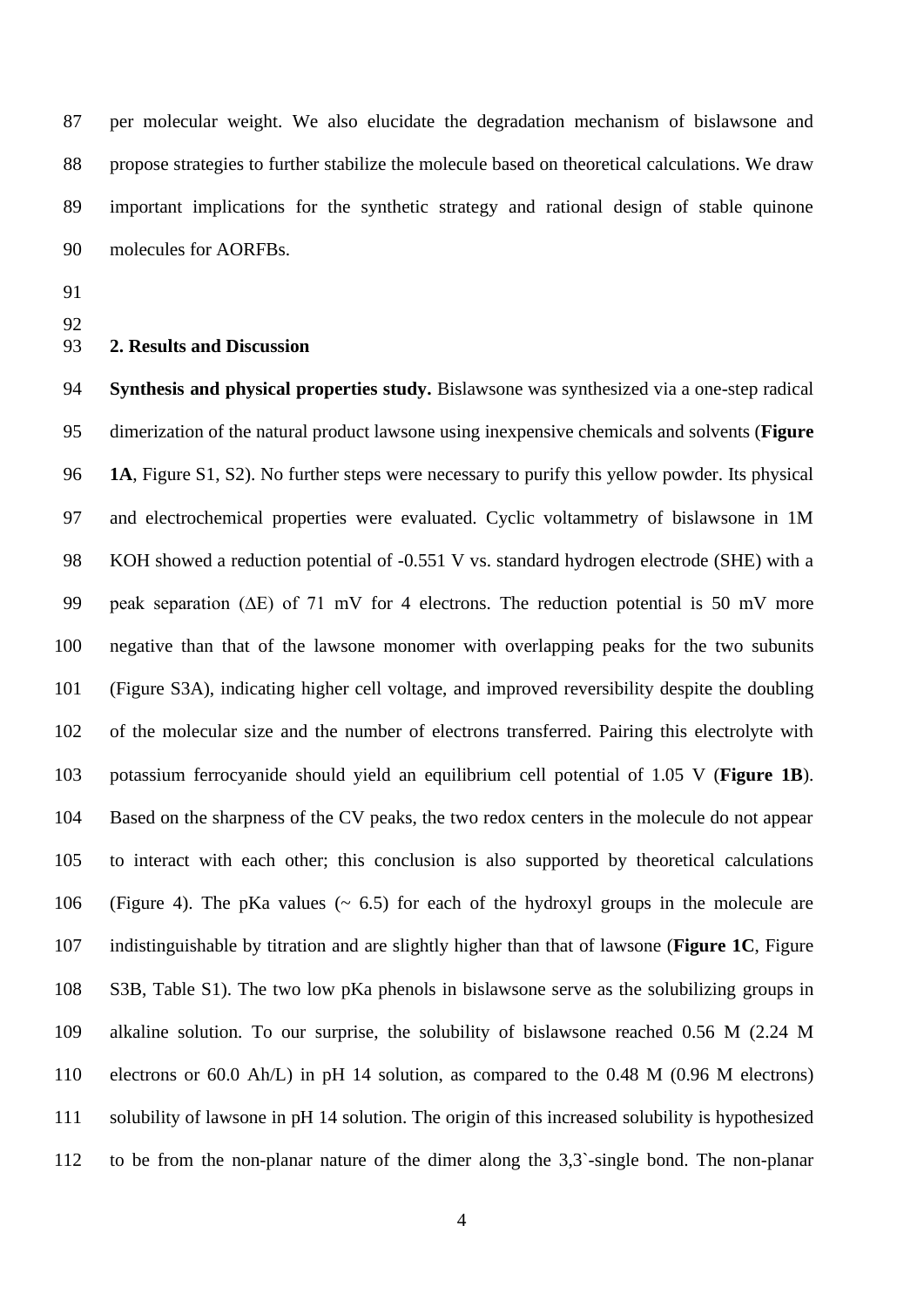feature may disrupt crystal packing, which would raise the solubility of the whole molecule compared to that of the planar monomer. The increased solubility of the dimer is in contrasted with the usually decreased solubility of many extended polymers compared to their parent 116 monomers.





 **Figure 1.** Synthesis and physical Characterization of bislawsone. (A) Synthetic scheme of bislawsone. (B) Cyclic voltammograms of 5 mM bislawsone (red), and 10 mM potassium ferrocyanide (black) in 1M KOH at a scan rate of 50 mV/s. The redox potential vs SHE is indicated. (C) Titration of 10 mL 0.05 M bislawsone using 0.1M NaOH solution. (D) Rotating disk electrode (RDE) measurements of bislawsone using a glassy carbon electrode in 1 M KOH at 5 rotation rates. (E) Levich plot of limiting current versus square root of rotation rate 124  $(\omega^{1/2})$ 

 A dimerization strategy, as employed in the case of bislawsone, should offer the advantage of lowered permeability without significantly compromising the diffusivity or viscosity. The diffusion coefficient (*D*) of bislawsone was determined by rotating disk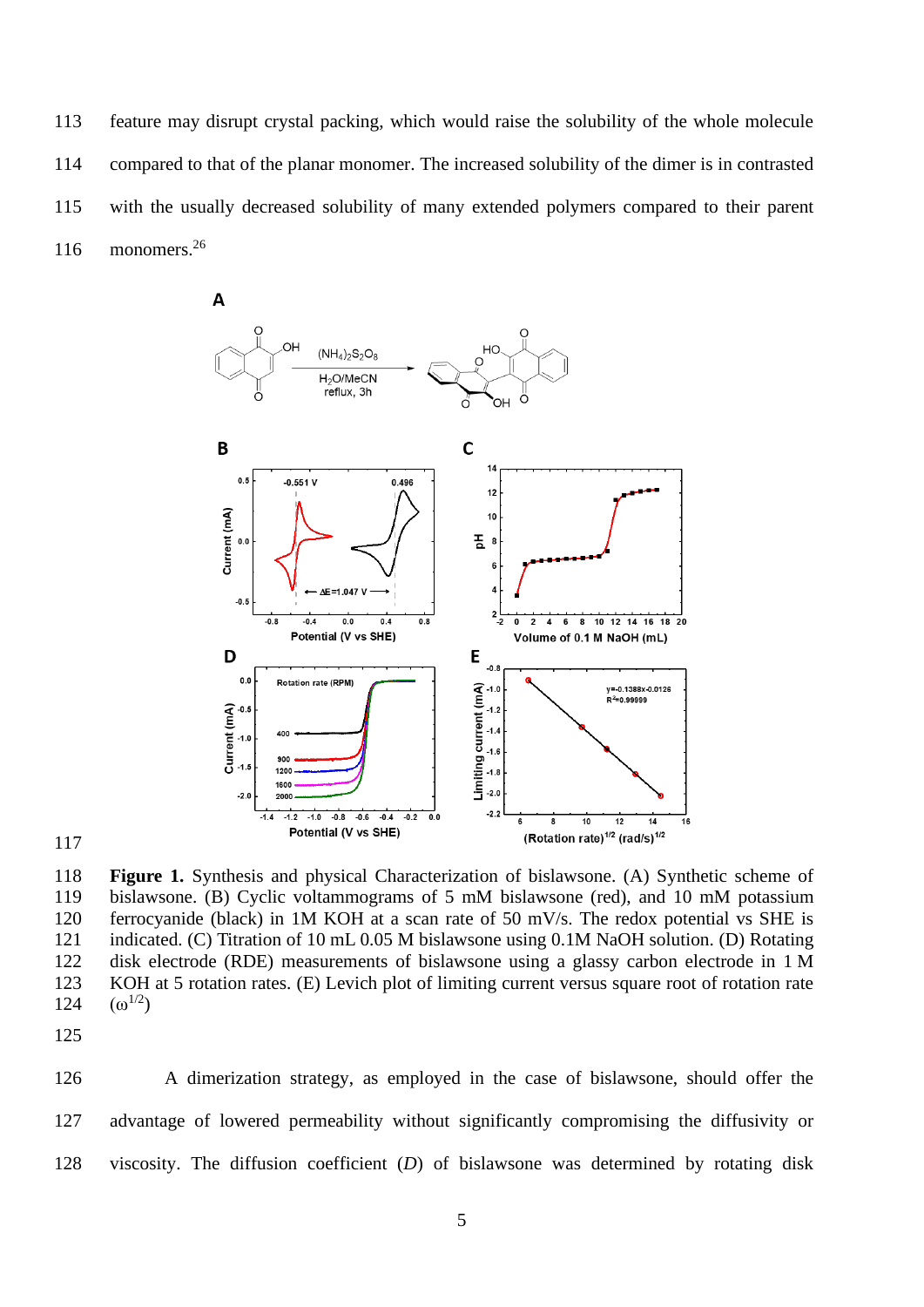electrode measurement and calculated according to the Levich plot of limiting current versus 130 square root of rotation rate to be  $4.54 \times 10^{-6}$  cm<sup>2</sup>/s (**Figure 1D, 1E**), which is in line with those 131 of most small organic molecules.  $2, 4, 6, 9, 25$  The viscosity of bislawsone dissolved in 1M KOH was consistently below 2 cP for concentrations up to the solubility limit (Figure S4), which bodes well for minimizing energy inefficiency due to pumping loss. The crossover rates of bislawsone and lawsone through a Fumasep E-620K cation exchange membrane were measured in a two-compartment rotating cell (Figure S5). The permeability of bislawsone was 136 determined to be  $1.19 \times 10^{-11}$  cm<sup>2</sup>/s, which is an order of magnitude lower than the value of  $1.01 \times 10^{-10}$  cm<sup>2</sup>/s for lawsone, as expected.

 **Synthesis and physical properties study.**We assembled an alkaline flow battery with a positive electrolyte (posolyte) comprising 44 mL 0.2 M potassium ferrocyanide and 0.02 M potassium ferricyanide and a negative electrolyte (negolyte) comprising 8 mL 0.1 M (0.4 M electrons) bislawsone in 1M KOH solution (see "Full Cell Measurement" in the supporting information), separated by a Fumasep E620K cation-exchange membrane. This non- fluorinated membrane has been shown to provide very low permeability to ferro/ferricyanide 145 and to anthraquinones.<sup>9</sup> These solutions were pumped through a flow cell constructed from graphite flow plates and carbon paper electrodes. During charging, the negolyte biquinone was reduced into bihydroquinone while the ferrocyanide was oxidized into ferricyanide. An excess amount of ferrocyanide was used in the cell testing in order to isolate the negolyte as 149 the capacity limiting side.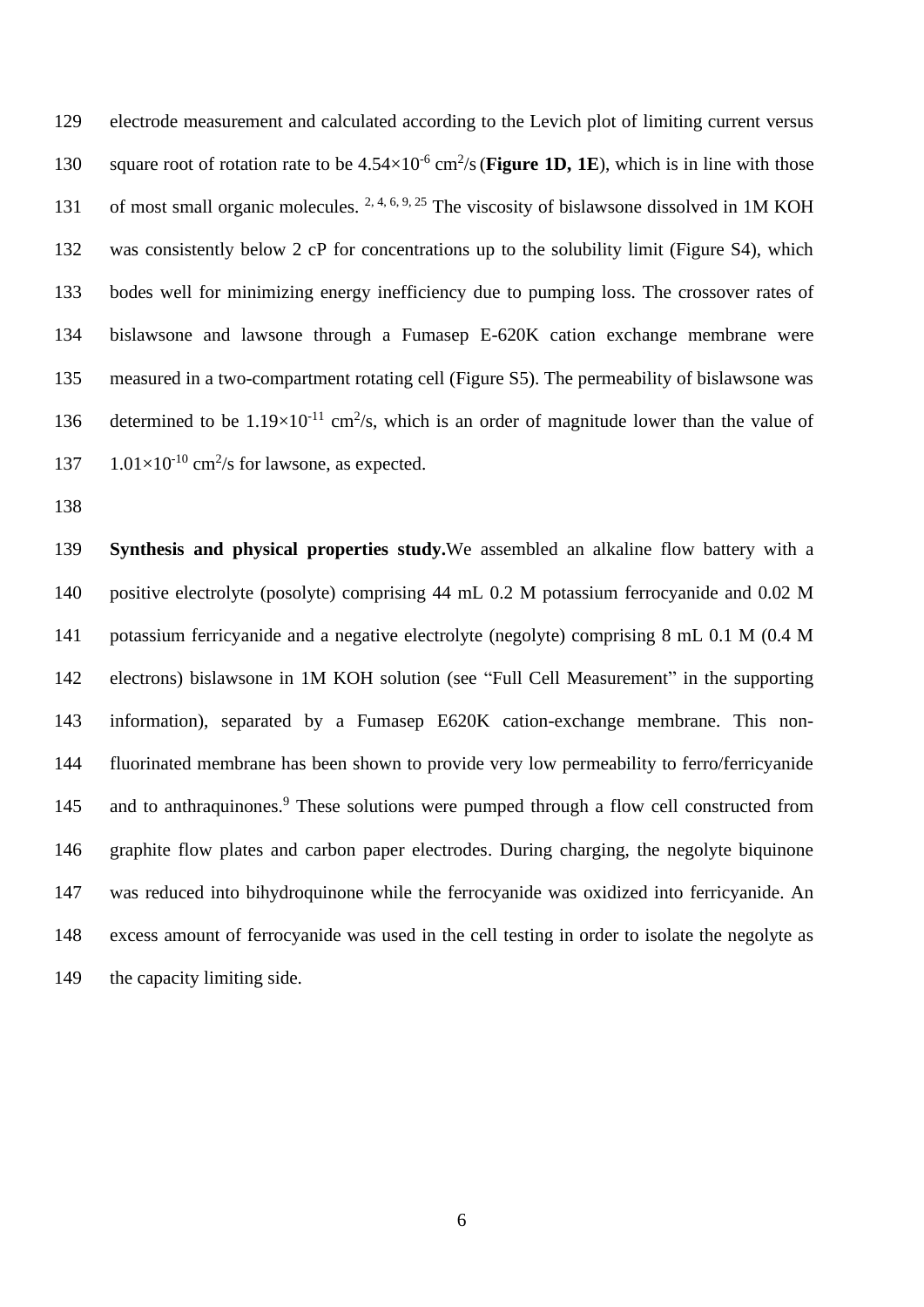

 

 **Figure 2.** Full cell characterization of low concentration 0.1 M bislawsone. The negolyte comprised 8 mL of 0.1 M bislawsone in 1 M KOH while the non-limiting posolyte comprised 45 mL of 0.2 M potassium ferrocyanide and 0.02 M potassium ferricyanide in 1 M KOH 155 solution. (A) Galvanostatic charge and discharge curves from 20 to 250 mA/cm<sup>2</sup>. The vertical dashed lines indicate the maximum capacity realized with potentiostatic charge and discharge at the voltage cutoffs (1.6 and 0.4 V, respectively), as well as the theoretical capacity. (B) Coulombic efficiency, round-trip energy efficiency, and capacity utilization as a percentage of potentiostatic capacity versus current density. (C) OCV, high-frequency ASR, and polarization ASR versus SOC. (D) Coulombic efficiency (circle) and charge (upward-pointing triangles) and discharge (downward-pointing triangles) capacity versus time and cycle number for a 162 negolyte-limited bislawsone cell. The cell was cycled galvanostatically at 100 mA/cm<sup>2</sup> for 3.8 days. The cell was cycled between 1.4 and 0.5 V, and each half cycle ended with a 164 potentiostatic hold until the magnitude of the current density fell below 2 mA/cm<sup>2</sup>.

 To confirm that all four electrons in bislawsone can be accessed reversibly, the cell 167 was cycled at different current densities ranging from 20 mA/cm<sup>2</sup> to 250 mA/cm<sup>2</sup> (**Figure 2A**). For each current density tested, a > 99% coulombic efficiency and > 90% capacity utilization were achieved based on the four-electron experimental potentiostatic capacity. A capacity 170 utilization of 97.5% and round-trip energy efficiency of 77% was reached at 100 mA/cm<sup>2</sup>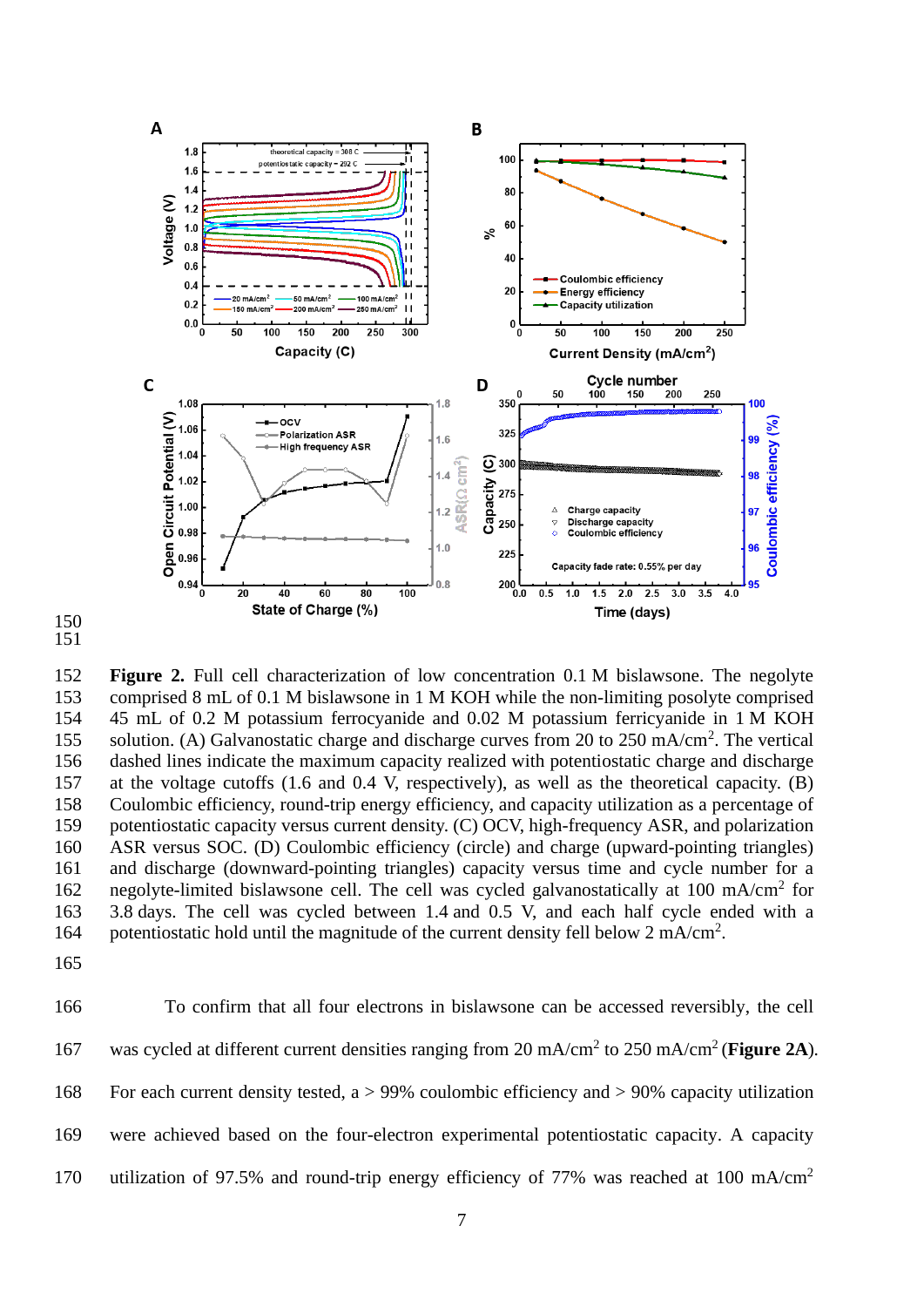(**Figure 2B**). The nuclear magnetic resonance (NMR) spectrum of a charged negolyte showed a clean conversion to the fully reduced bislawsone (Figure S6). The high capacity utilization at high current density demonstrated that the dimerization strategy does not negatively affect the kinetics and accessed capacity.

175 A charging current of 100 mA/cm<sup>2</sup> was applied to charge the cell, and polarization curves were measured at 20, 50, and 100% states of quinone charge (SOC). The open circuit voltage (OCV) is 1.01 V at 50% SOC and 1.07 V at 100% SOC (**Figure 2C**), consistent with CV measurement. The membrane resistance contributed the largest fraction of the overall resistance; it can possibly be decreased in the future by manipulating the electrolyte composition and by decreasing the membrane thickness. The polarization curve (Figure S7) shows no sign of redox kinetic limitations and exhibits a peak galvanic power density 182 exceeding 0.20 W cm<sup>-2</sup>.

 The viability of a flow battery hinges on the long-term stability of the system. Molecular stability has been a major concern for organic-based flow battery systems as there are many potential degradation pathways for organic molecules. Capacity fade may have both temporal or electrochemical cycling contributions, with the former dominating the lifetimes of 187 the organic molecules that have been carefully studied to date.<sup>27</sup> To investigate the long-term stability of bislawsone, prolonged galvanostatic cycling of the 0.1 M bislawsone cell was 189 performed at 100 mA/cm<sup>2</sup>. In order to avoid temporal variations in accessed capacity and to ensure that 100% of the redox-active material was cycled, potential holds at 1.4 V and 0.5 V 191 were applied until the magnitude of the current density fell below 2 mA/cm<sup>2</sup>. 95% of theoretical capacity was accessed. The 5% discrepancy may be due to material transfer and residual water in the synthesized bislawsone powder. Over a 3.8-day period of cycling, a 2% capacity loss was observed, which corresponds to a capacity fade rate of 0.55% per day, or 0.008% per cycle. The cell maintained an average of 99.5% coulombic efficiency, and membrane resistance remained unchanged before and after the cycling. The capacity fade rate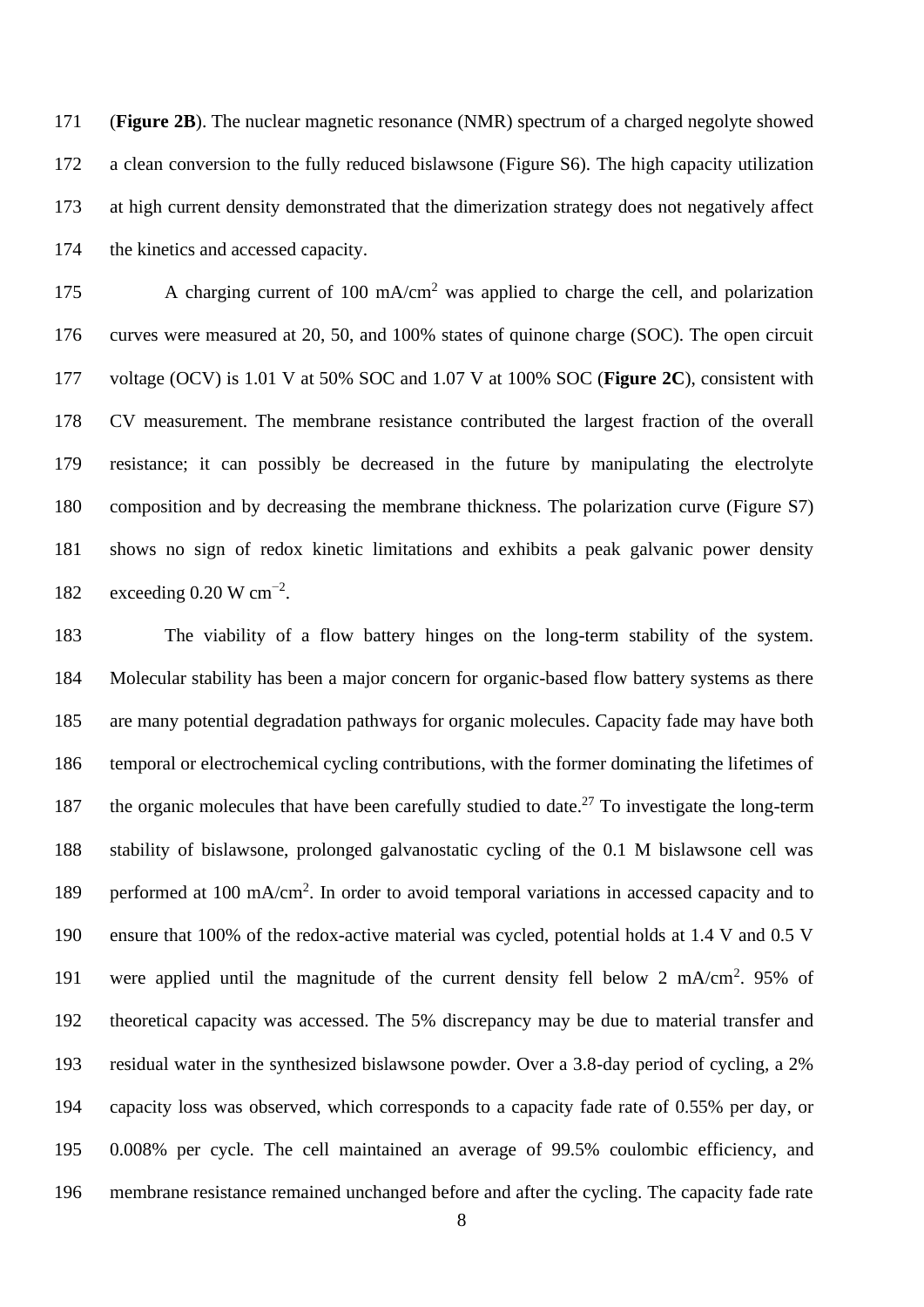indicates that the lifetime is approximately an order of magnitude longer than that of 198 unprotected lawsone,  $2^{1-22}$  demonstrating the protective effect of the dimerization strategy employed

 To investigate the performance at high concentration, a 0.5 M bislawsone cell (2 M electrons, 53.6 Ah/L) was constructed. All four electrons per molecule were accessed at high concentration, as shown in **Figure 3A**, leading to a 95.5% capacity utilization even at 300 mA cm-2 (**Figure 3B**). This near-quantitative capacity utilization at high current density has not been reported before to our knowledge in alkaline organic flow battery systems, which are 205 usually limited by cell resistance and molecular diffusion. At 400 mA/cm<sup>2</sup>, a lower capacity (80.0%) was accessed because membrane resistance dominated the voltage profile and the cell 207 voltage quickly reached the 1.6 V and 0.4 V voltage cutoffs. At 100 mA/cm<sup>2</sup>, 97.7% of the capacity was reversibly accessed with a Coulombic efficiency of 99.7% and round-trip energy efficiency of 79.3%, representing a significant improvement over a lawsone flow battery 210 which had 70% accessed capacity and 68% round-trip energy efficiency.<sup>25</sup> The OCV of the 0.5 M bislawsone cell displayed typical Nernstian behavior with respect to SOC (Figure S8). 212 A peak galvanic power density of  $0.28 \text{ W/cm}^2$  was achieved as determined by the polarization curve at near 100% SOC (**Figure 3C**). The power density is mainly limited by high frequency area specific resistance. This is dominated by the membrane resistance (Figure S8), which is 215 above 1  $\Omega$ ·cm<sup>2</sup>; it can possibly be decreased in the future by manipulating the electrolyte composition and by using a membrane with better conductivity.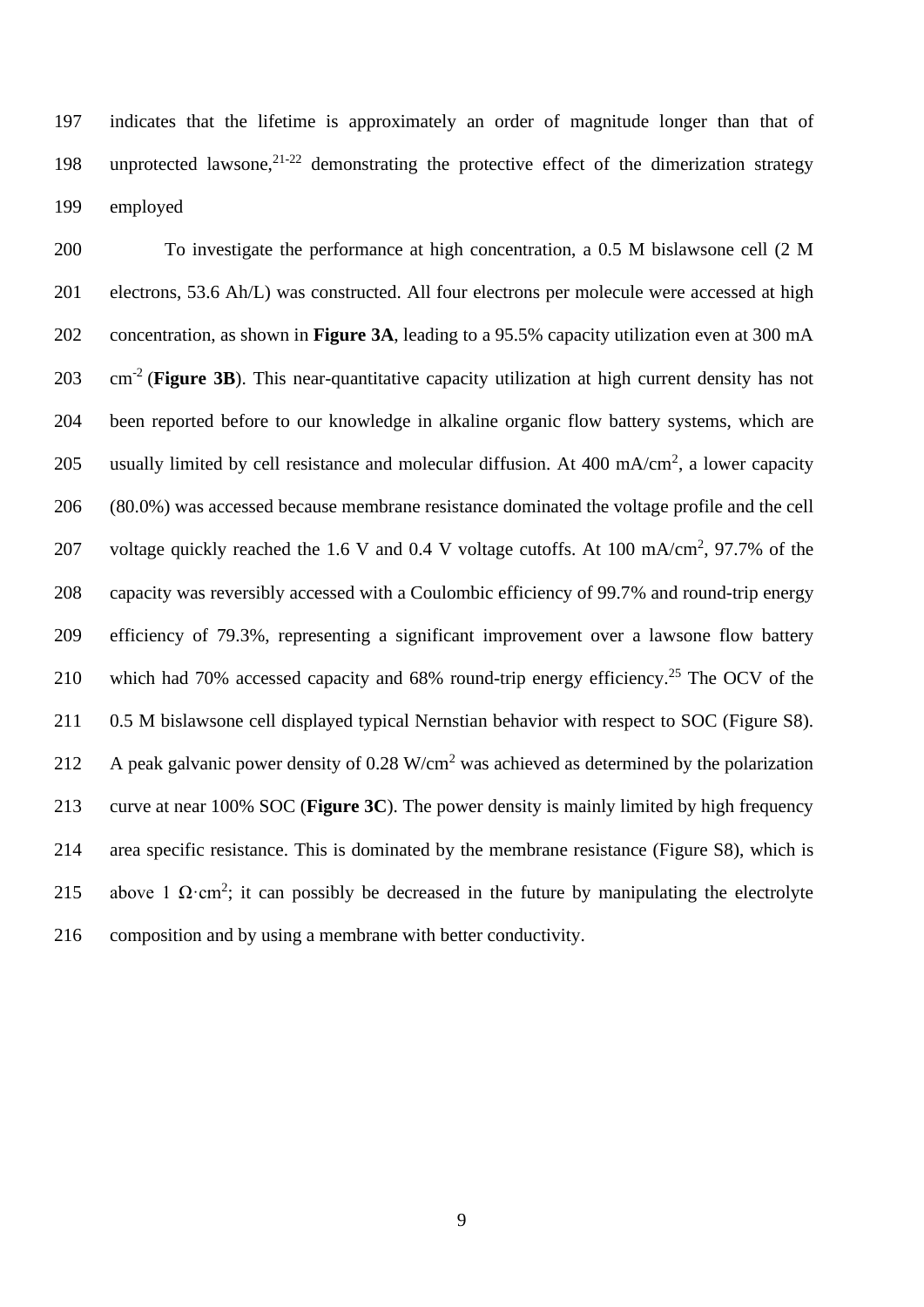

 **Figure 3.** Full cell characterization of high concentration 0.5 M bislawsone. The negolyte comprised 8 mL of 0.5 M bislawsone in 1 M KOH while the non-limiting posolyte comprised 95 mL of 0.3 M potassium ferrocyanide and 0.1 M potassium ferricyanide in 1 M KOH 221 solution. (A) Galvanostatic charge-discharge voltage profiles from 50 to 400 mA/cm<sup>2</sup>. The vertical dashed lines indicate the maximum capacity realized with potentiostatic charge and discharge at the voltage cutoffs (1.6 and 0.4 V, respectively), as well as the theoretical capacity. (B) Coulombic efficiency, round-trip energy efficiency, and capacity utilization as a percentage of potentiostatic capacity versus current density. (C) Cell voltage versus discharge current density at room temperature at 10%, 30%, 50%, 70%, 90%, and 100% SOC. (D) Coulombic efficiency (circles), charge (upward-pointing triangles) and discharge (downward pointing triangles) capacity versus time and cycle number for a negolyte-limited bislawsone 229 cell. The cell was cycled galvanostatically at  $100 \text{ mA/cm}^2$  for 12.8 days and then rested for 230 1.2 days before switching to 300 mA/cm<sup>2</sup> for 6.8 days. The cell was cycled between 1.4 and 231 0.5 V, and each half cycle ended with a potentiostatic hold until the magnitude of the current 232 density fell below 2 mA/cm<sup>2</sup>. The volume of negolyte with same composition used was 6 mL in (D).

| 235 | Long-term galvanostatic cycling of the 0.5 M bislawsone cell was performed at 100                                |
|-----|------------------------------------------------------------------------------------------------------------------|
| 236 | $\mu$ mA cm <sup>-2</sup> with potential holds at 1.4 V for charging and 0.5 V for discharging until the current |
| 237 | density dropped to 2 mA/cm <sup>2</sup> (Figure 3D). 98.3% of the theoretical capacity was accessed.             |
| 238 | After 12.8 days of cycling, the capacity had faded by 9.5%, which corresponds to a temporal                      |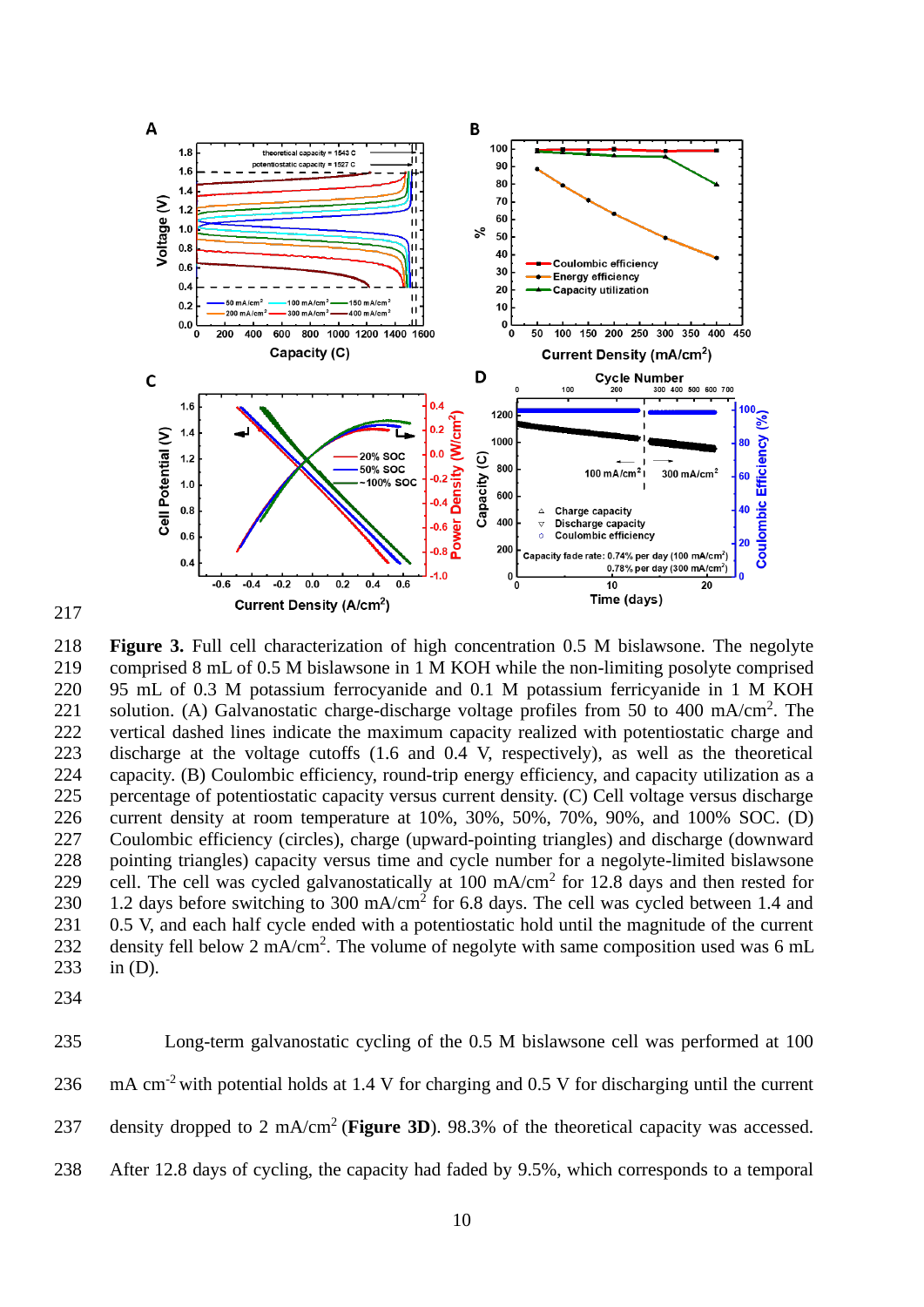capacity fade of 0.74% per day, or 0.038% per cycle. Because an excess amount of posolyte ferrocyanide and ferricyanide were used in the cycling, we attribute the slow capacity fade to the bislawsone negolyte. The per cycle capacity fade in the high concentration cell was superficially higher compared to low concentration cell due to longer per cycle cycling time in high concentration cell. The per day capacity fade rate is similar to that of low concentration cell (0.74% vs 0.55% per day), indicating that the stability of bislawsone is time dependent rather than cycle dependent.

 Encouraged by our high capacity utilization at high current density, we cycled the 0.5 247 M bislawsone cell at a higher current density of 300 mA/cm<sup>2</sup>. The cell maintained high capacity rate and stable charging/discharging plateau during the 6.8 days of continuous cycling with 98.8% coulombic efficiency. The cell lost 5.3% of its capacity, which corresponds to 0.78% loss per day. This rate is almost identical to the 0.74%/day loss rate 251 when cycled at 100 mA/cm<sup>2</sup>, demonstrating that bislawsone can be cycled at high current density under alkaline conditions without compromising its stability.

 **Investigation and potential mitigation of chemical degradation.** Different strategies have been made in the field to synthesize more stable derivatives based on various redox-active scaffolds. However, the chemical space available for organic molecules is huge. Therefore, it is important to understand how a scaffold molecule degrades in order to rationally design the next generation of molecules with better performance. Despite the fact that bislawsone can inhibit Michael-addition decomposition pathway as compared to lawsone, capacity loss in our system was still observed. We have recently elucidated the molecular degradation mechanism 261 of anthraquinones in flow batteries using 2,6-dihydroxyanthraquinone as a model system.<sup>28</sup> We therefore studied the degradation of naphthoquinones using bislawsone as a model system. A sample was taken from the above cycled discharged 0.5 M cell and subjected to NMR analysis. One major side product was observed which accounts for 14.2% of total NMR active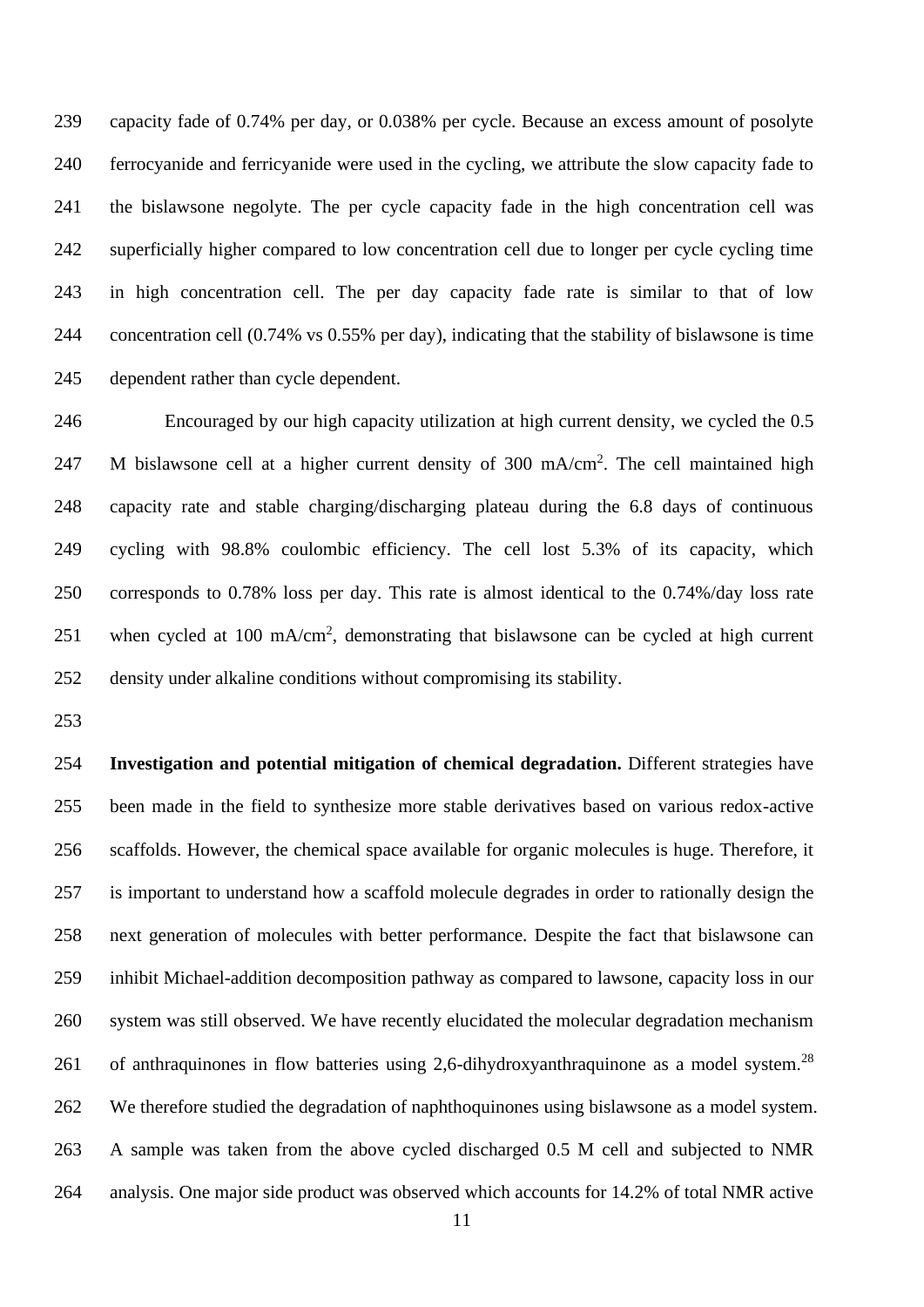material (Figure S9). High-resolution liquid chromatography mass spectrometry (LC-MS) analysis found only one major side product with the mass to charge ratio of 347.0559 in 267 negative ionization mode (Figure S10). Back calculation of the neutral mass gives  $C_{20}H_{12}O_6$  as the molecular formula, which coincides in mass with a partial (2-electron) reduction of 269 bislawsone starting material  $C_{20}H_{10}O_6$ .

 In order to elucidate the chemical structure, the degradation product was isolated by 271 preparative-scale high performance liquid chromatography (pHPLC, Figure S11).  ${}^{1}H$ , 13C, and 2D NMR analysis on the purified degradation product showed the asymmetry between two monomer units, and the presence of two aliphatic proton peaks with doublet splitting patterns (Figure S12-S14) indicated a disruption in the conjugated system. Together, the NMR and LC-MS analyses are consistent with the structure where the bond between C2 and C3 of the bislawsone is reduced to a carbon-carbon single bond, locking the quinone unit into a di-ketone molecule, 2,3-dihydrobislawsone **4** (**Figure 4A**, type 1 tautomerization). Electrochemical reduction of a ketone into an alcohol and re-oxidation of the alcohol back to 279 the ketone have high overpotentials and usually require a metal or organic catalyst<sup>29-32</sup>; therefore this side product should generally be considered as redox-inactive in a catalyst-free flow battery system using a carbon-based electrode. Because the similar degradation rate suggests a concentration and rate-independent degradation mechanism, the production of 2,3- dihydrobislawsone is not due to the direct reduction or oxidization by the electrode, but rather by the enol-ketone tautomerization of the partially reduced quinone-hydroquinone molecule, which is a process governed by kinetics and thermal equilibrium. The degradation of bislawsone into 2,3-dihydrobislawsone may be a general degradation mechanism for 287 naphthoquinones. This conclusion is backed by some earlier studies,  $33-34$  which documented the tautomerization of reduced naphthoquinone. While this tautomerization was observed in many different naphthoquinone derivatives in earlier studies, the equilibrium and kinetics were heavily influenced by the substitution groups on the naphthoquinone ring. In this work,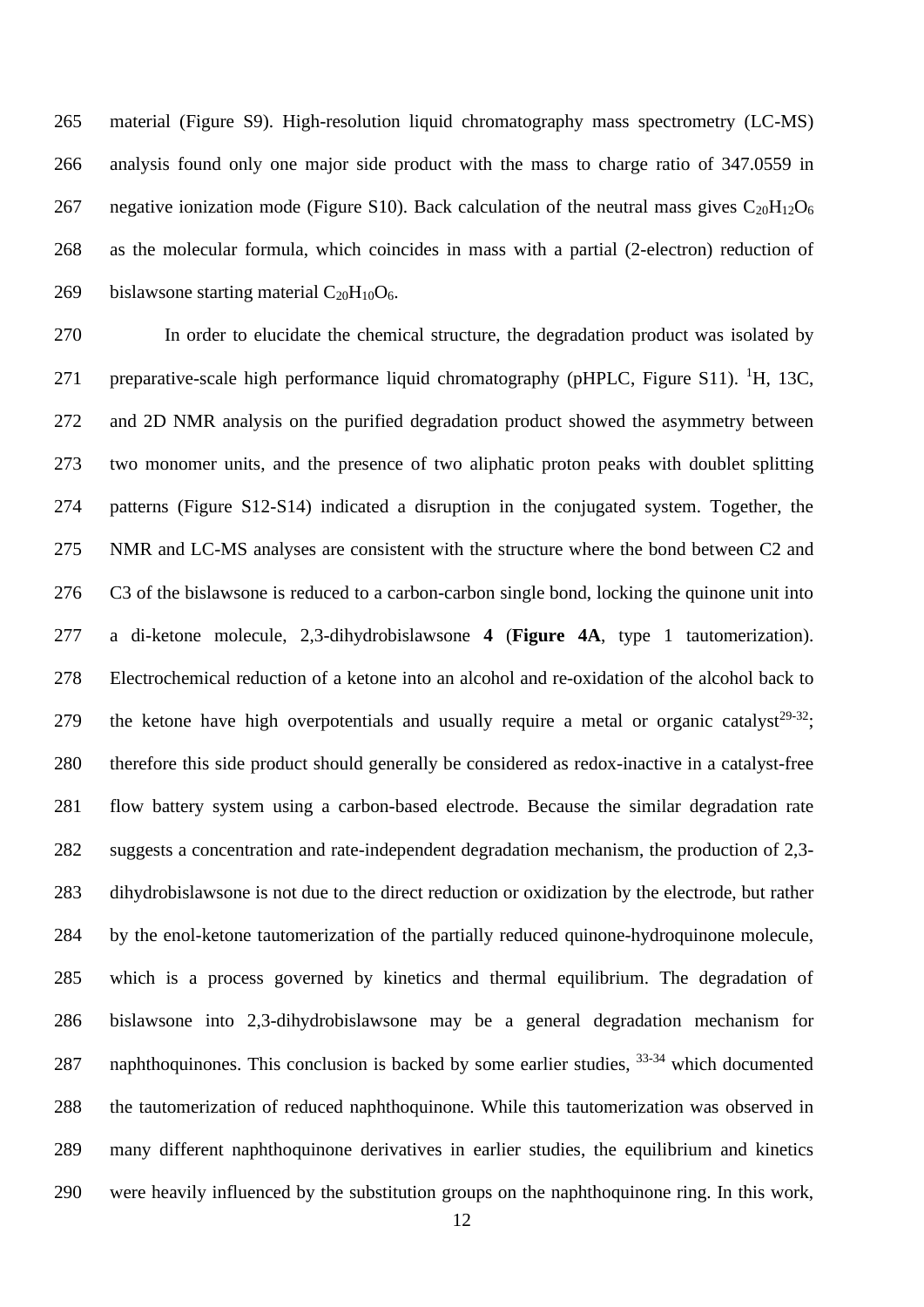the 2,3-dihydrobislawsone did not tautomerize back to the half-reduced hydroquinone form **2**, as the isolated 2,3-dihydrobislawsone was stable in air and alkaline solution. Given this general phenomenon, we expect that the tautomerization should also occur for the fully reduced bislawsone **3** at a different rate (Figure 4A, type 2), that can eventually result in a 4- electron reduction 2,2`,3,3`-tetrahydrobislawsone form **6** (tetra-ketone instead of bi-quinone) that is completely redox inactive). Indeed, careful LC-MS analysis of a discharged sample also found a molecule at a much lower concentration with an atomic mass that corresponds to a 4-electron reduction product after cycling (Figure S15). This molecule cannot be fully reduced bislawsone **3** because the sample was taken at the fully discharged state and exposed to air prior to analysis, and therefore is expected to be the redox-inactive tetra-ketone form.



 **Figure 4.** Decomposition study and theoretical calculations. (A) Scheme of decomposition pathway. The red text shows the calculated reaction energies of the reduced forms tautomerizing as calculated at the B3LYP/6-311+G(d,p) (PCM) level of theory. (B) Calculated tautomerization reaction energies plotted against calculated reduction potential of the couple. Type 1 and Type 2 refer to the nature of the intermediate: a "half-reduced" molecule (Type 1) or a fully reduced molecule (Type 2). Bislawsone is labeled with red triangle and 8 stable derivatives within 0.1 V of bislawsone reduction potential are labeled with black squares.

 Based on the structure of degradation product, the degradation of bislawsone into the di-ketone form **4** should disrupt only half of the redox activity, as the other lawsone monomer unit stayed intact. Therefore, 2,3-dihydrobislawsone **4**, which accounts for 14.2% of total NMR active material, should only impact 7.1% of total capacity. However, 14.8% of the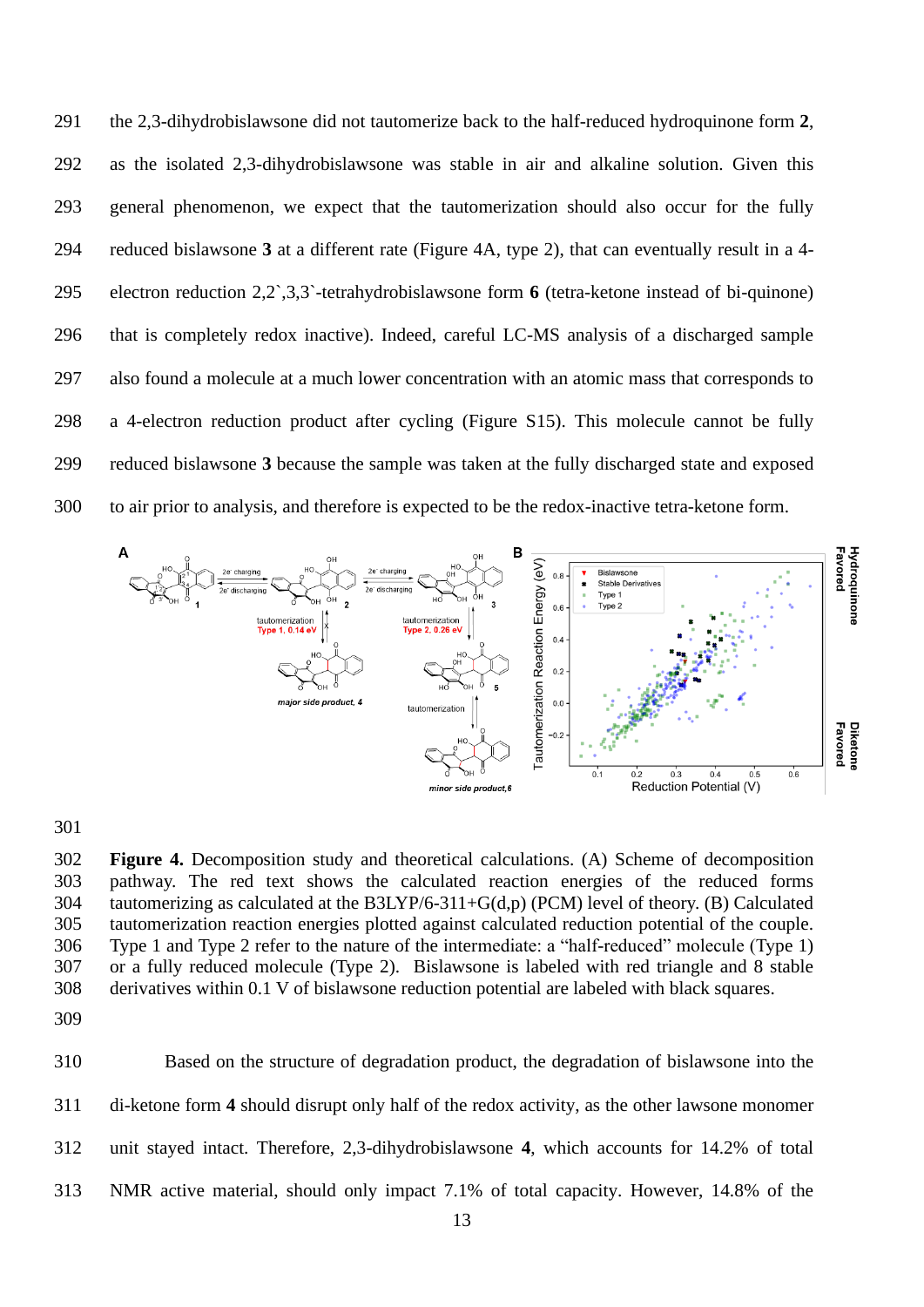capacity was lost in 21 days of cycling. There are several possibilities to account for the 7.7% difference. First, once reduced naphthoquinone **2** tautomerized into diketone form **4**, the 2- hydroxy group changed from a low-pKa phenol group into a high-pKa alcohol group, and would stay protonated in alkaline solution. Therefore, the solubility of 2,3-dihydrobislawsone molecule is expected to drop drastically and precipitate out of the solution, making it practically redox-inactive. Precipitate was indeed observed in electrolyte that has been cycled for a long-time. Second, the tetra-ketone form, 2,2`,3,3`-tetrahydrobislawsone **6**, accounts for 1% of the degradation product as detected by LC-MS, but its concentration is too low to be detected in NMR, and is expected to have even lower solubility due to the transformation of two solubilizing phenol groups into two alcohol groups. Other minor degradation products or NMR silent species and cell leakage may also contribute to the remaining capacity fade.

 The equilibrium of hydroquinone-diketone is heavily influenced by the substituents on the naphthoquinone core; therefore, this presents an opportunity for a next generation naphthoquinone with a rationally designed substituent group. We have calculated (see the "Theoretical Calculation" section in Supporting Information) the stability and reduction potentials of 637 lawsone redox couples, which include 193 bislawsone derivatives. **Figure 4B** shows the correlation between the tautomer reaction energies and the predicted standard reduction potentials of redox couples. In general, lower reduction potentials are more likely to be subject to tautomerization than higher reduction potentials. Interestingly, despite the fact that the predicted standard reduction potentials of each of the two reductions of bislawsone are within 0.01 V of each other, the "type 1" decomposition is more thermodynamically favored than the "type 2" decomposition.

 Of these, we predict that 8 bislawsone derivatives with reduction potentials within 0.1 V of bislawsone potentially have higher stability than bislawsone (Figure S16). One common motif in these stabilized molecules are oxy-alkyl substitutions, which have previously been shown to stabilize anthraquinone molecules against other decomposition mechanisms.<sup>35</sup> Our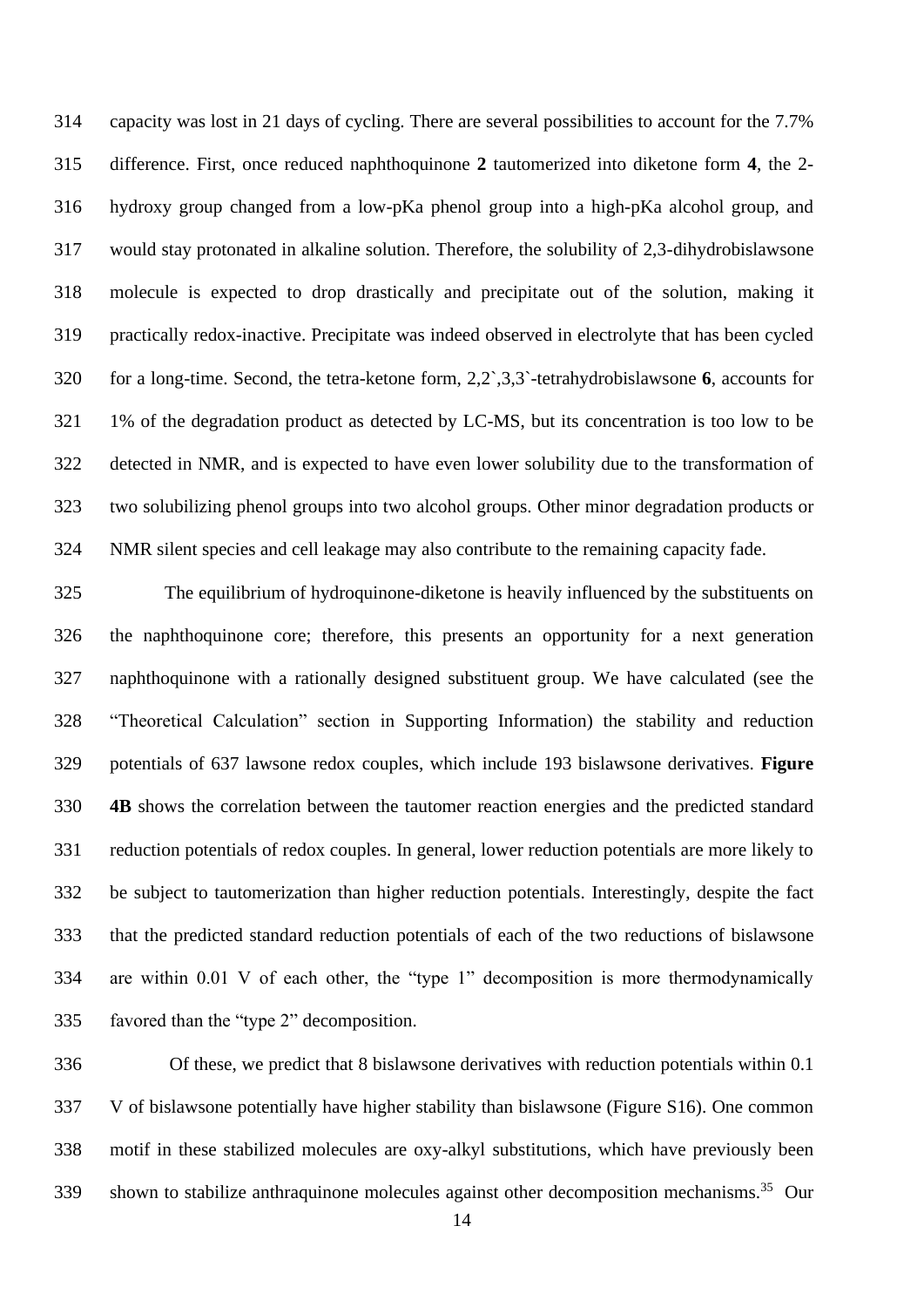calculations also indicate that the increased stability of bislawsone can be at least partially attributed to its protection against a tautomerization reaction relative to lawsone. Efforts to synthesize a more stable naphthoquinone are underway.

#### **3. Conclusion**

 In summary, we demonstrate that dimerization is a promising synthetic strategy to improve the performance of quinone-based flow batteries. The bislawsone flow battery reported in this work delivered a high negolyte volumetric capacity, theoretically 53.6 Ah/L  $\,(2\,$  M electrons), with peak power density of 0.28 W/cm<sup>2</sup>. It reversibly accessed > 95.5% of 349 theoretical capacity at a current density of  $300 \text{ mA/cm}^2$  with significantly improved permeability and stability, making naphthoquinone a more practical redox-active negolyte in AORFBs. We identified tautomerization of the reduced naphthoquinone to the redox-inactive ketone form as a degradation mechanism of naphthoquinone in flow batteries. This mechanistic insight allowed us to propose more stable naphthoquinones and rationally design next generation organics for AORFB which could accelerate the use of wind and photovoltaic electricity.

#### **Author Contributions**

 L.T. conceived the idea, developed the synthesis, and performed molecular characterization. E.M.F. and L.T. performed rotating disk electrode characterization. E.F.K. performed additional synthesis and measured solubility and viscosity. D.D.P performed permeability measurements. D.P.T. developed the molecular library and performed the theoretical stability calculations. Cell performance and electrolyte analysis were performed by L.T. and M.-A.G. The chemical degradation study was performed by L.T. The manuscript was drafted by L.T. and D.P.T. and revised by all authors. R.G.G. and M.J.A. supervised the experimental research and A.A.-G. supervised the theoretical research.

#### **Acknowledgements**

- This work was supported in part by the following organizations: the U.S. Department of
- Energy Contract No. DE-AC05-76RL01830 through PNNL Subcontract No. 428977;
- Innovation Fund Denmark via the Grand Solutions project "ORBATS" file no. 7046-00018B;
- and the Massachusetts Clean Energy Technology Center. The authors thank Dr. David Kwabi
- and Shijian Jin for assistance and helpful discussions on experimental techniques.
-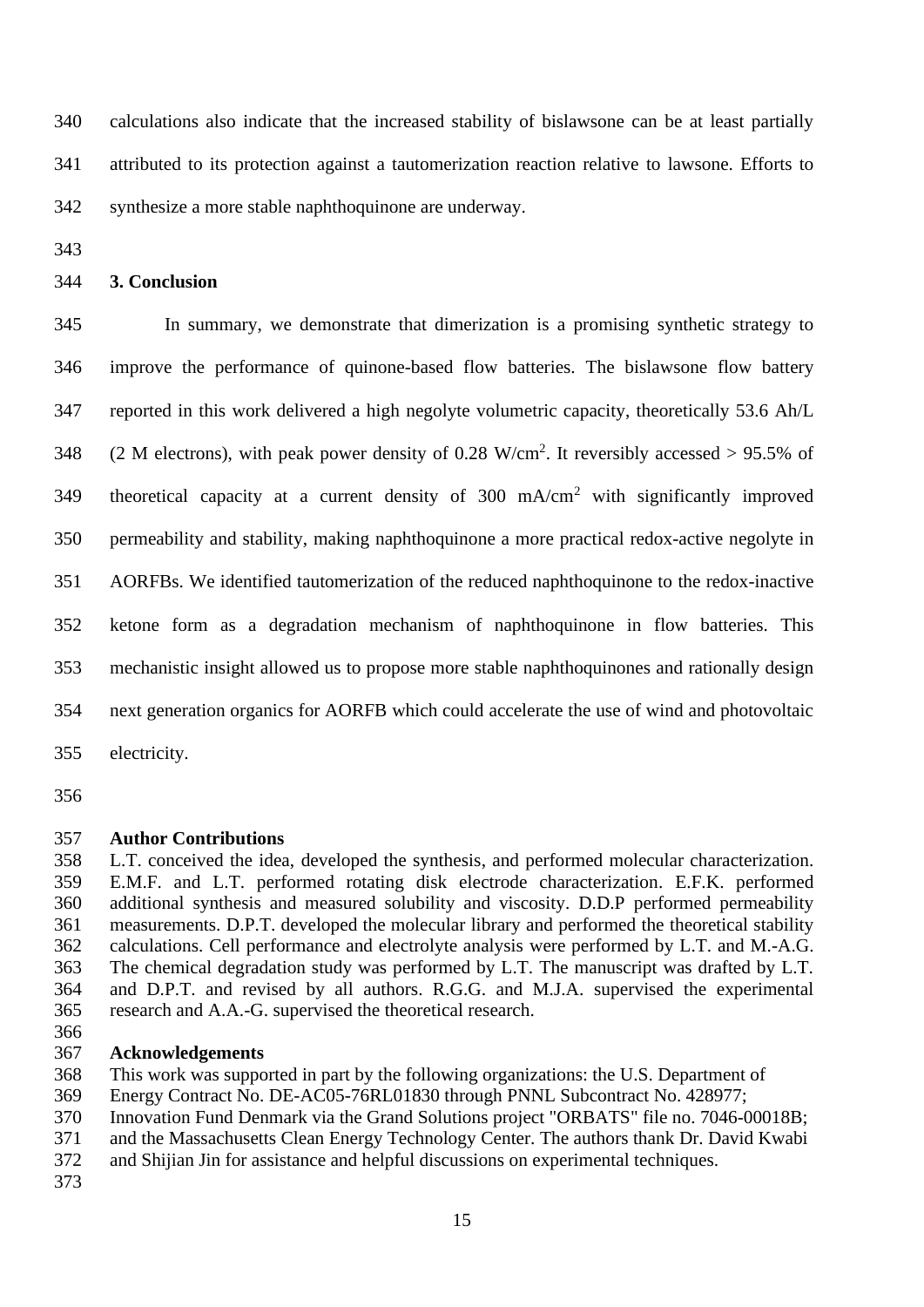#### **References**

- 1. Dunn, B.; Kamath, H.; Tarascon, J.-M., Electrical Energy Storage for the Grid: A Battery of Choices. *Science* **2011,** *334* (6058), 928. 2. Huskinson, B., Marshak, M. P., Suh, C., Er, S., Gerhardt, M. R., Galvin, C. J., Chen, X., Aspuru-Guzik, A., Gordon, R. G., Aziz, M. J., A metal-free organic-inorganic aqueous flow battery. *Nature* **2014,** *505* (7482), 195. 3. Yang, B., Hoober-Burkhardt, L., Wang, F., Surya Prakash, G. K., Narayanan, S. R., An inexpensive aqueous flow battery for large-scale electrical energy storage based on water- soluble organic redox couples. *J. Electrochem. Soc.* **2014,** *161*, A1371. 4. Lin, K.; Chen, Q.; Gerhardt, M. R.; Tong, L.; Kim, S. B.; Eisenach, L.; Valle, A. W.; Hardee, D.; Gordon, R. G.; Aziz, M. J.; Marshak, M. P., Alkaline quinone flow battery. *Science* **2015,** *349* (6255), 1529. 5. Yang, B.; Hoober-Burkhardt, L.; Krishnamoorthy, S.; Murali, A.; Prakash, G. K. S.; Narayanan, S. R., High-Performance Aqueous Organic Flow Battery with Quinone-Based Redox Couples at Both Electrodes. *J. Electrochem. Soc.* **2016,** *163* (7), A1442. 6. Yang, Z.; Tong, L.; Tabor, D. P.; Beh, E. S.; Goulet, M.-A.; De Porcellinis, D.; Aspuru-Guzik, A.; Gordon, R. G.; Aziz, M. J., Alkaline Benzoquinone Aqueous Flow Battery for Large-Scale Storage of Electrical Energy. *Adv. Energy Mater.* **2017**, 1702056. 7. Gerhardt, M. R.; Tong, L.; Gómez-Bombarelli, R.; Chen, Q.; Marshak, M. P.; Galvin, C. J.; Aspuru-Guzik, A.; Gordon, R. G.; Aziz, M. J., Anthraquinone Derivatives in Aqueous Flow Batteries. *Adv. Energy Mater.* **2017,** *7* (8), 1601488. 8. Cao, J.; Tao, M.; Chen, H.; Xu, J.; Chen, Z., A highly reversible anthraquinone-based anolyte for alkaline aqueous redox flow batteries. *J. Power Sources* **2018,** *386*, 40. 9. Kwabi, D. G.; Lin, K.; Ji, Y.; Kerr, E. F.; Goulet, M.-A.; De Porcellinis, D.; Tabor, D. P.; Pollack, D. A.; Aspuru-Guzik, A.; Gordon, R. G.; Aziz, M. J., Alkaline quinone flow battery with long lifetime at pH 12. *Joule* **2018,** *2*, 1907. 10. Liu, T.; Wei, X.; Nie, Z.; Sprenkle, V.; Wang, W., A Total Organic Aqueous Redox Flow Battery Employing a Low Cost and Sustainable Methyl Viologen Anolyte and 4-HO- TEMPO Catholyte. *Adv. Energy Mater.* **2015,** *6* (3), 1501449. 11. Janoschka, T.; Morgenstern, S.; Hiller, H.; Friebe, C.; Wolkersdorfer, K.; Hauptler, B.; Hager, M. D.; Schubert, U. S., Synthesis and characterization of TEMPO- and viologen- polymers for water-based redox-flow batteries. *Polym. Chem* **2015,** *6* (45), 7801. 12. DeBruler, C., Hu, B., Moss, J., Liu, X., Luo, J., Sun, Y., Liu, T. L., Designer two- electron storage viologen anolyte materials for neutral aqueous organic redox flow batteries. *Chem* **2017,** *3*, 1. 13. Janoschka, T.; Martin, N.; Hager, M. D.; Schubert, U. S., An aqueous redox-flow battery with high capacity and power: the TEMPTMA/MV system. *Angew. Chem. Int. Ed.*  **2016,** *55* (46), 14427. 14. Beh, E. S., De Porcellinis, D., Gracia, R. L., Xia, K. T., Gordon, R. G., Aziz, M. J., A neutral pH aqueous organic–organometallic redox flow battery with extremely high capacity retention. *ACS Energy Lett.* **2017,** *2* (3), 639. 15. Hu, B.; DeBruler, C.; Rhodes, Z.; Liu, T. L., Long-cycling aqueous organic redox flow battery (AORFB) toward sustainable and safe energy storage. *J. Am. Chem. Soc.* **2017,** *139* (3), 1207. 16. Lin, K., Gómez-Bombarelli, R., Beh, E. S., Tong, L., Chen, Q., Valle, A., Aspuru-Guzik, A., Aziz, M. J., Gordon, R. G., A redox-flow battery with an alloxazine-based organic
- electrolyte. *Nat. Energy* **2016,** *1* (9), 16102.